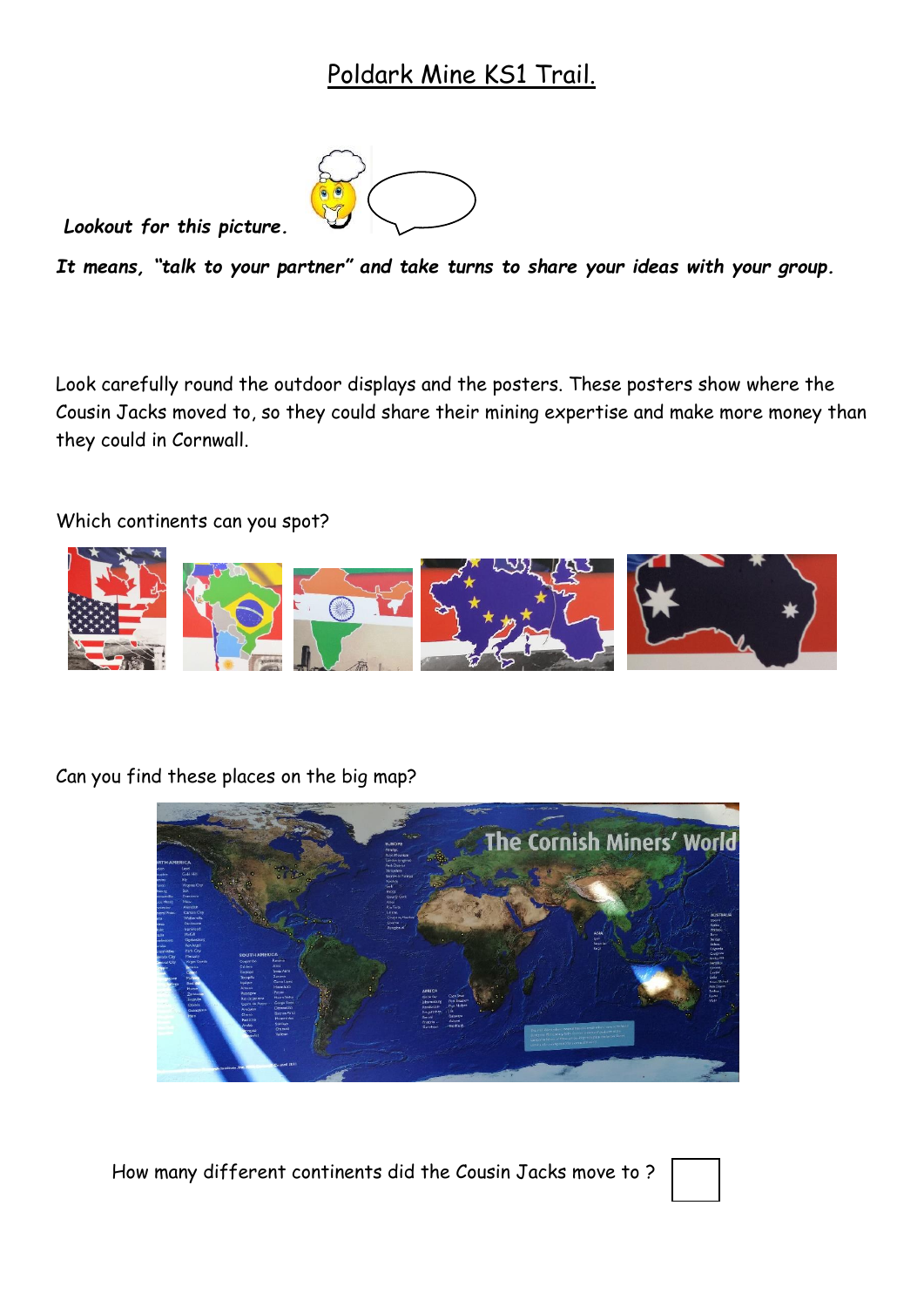Keep looking at the posters.

This is a Cornish engine house, can you find any pictures of engine houses on these posters.

Do they look the same or different to this one? Why?





Tick the continents that show these type of engine houses.

| Europe | Asia | Australia | North<br>America | South<br>America |
|--------|------|-----------|------------------|------------------|
|        |      |           |                  |                  |

In which continent would you find this pasty shop?



Pasty shops were traditionally found in Cornwall.

So why was there a pasty shop here?

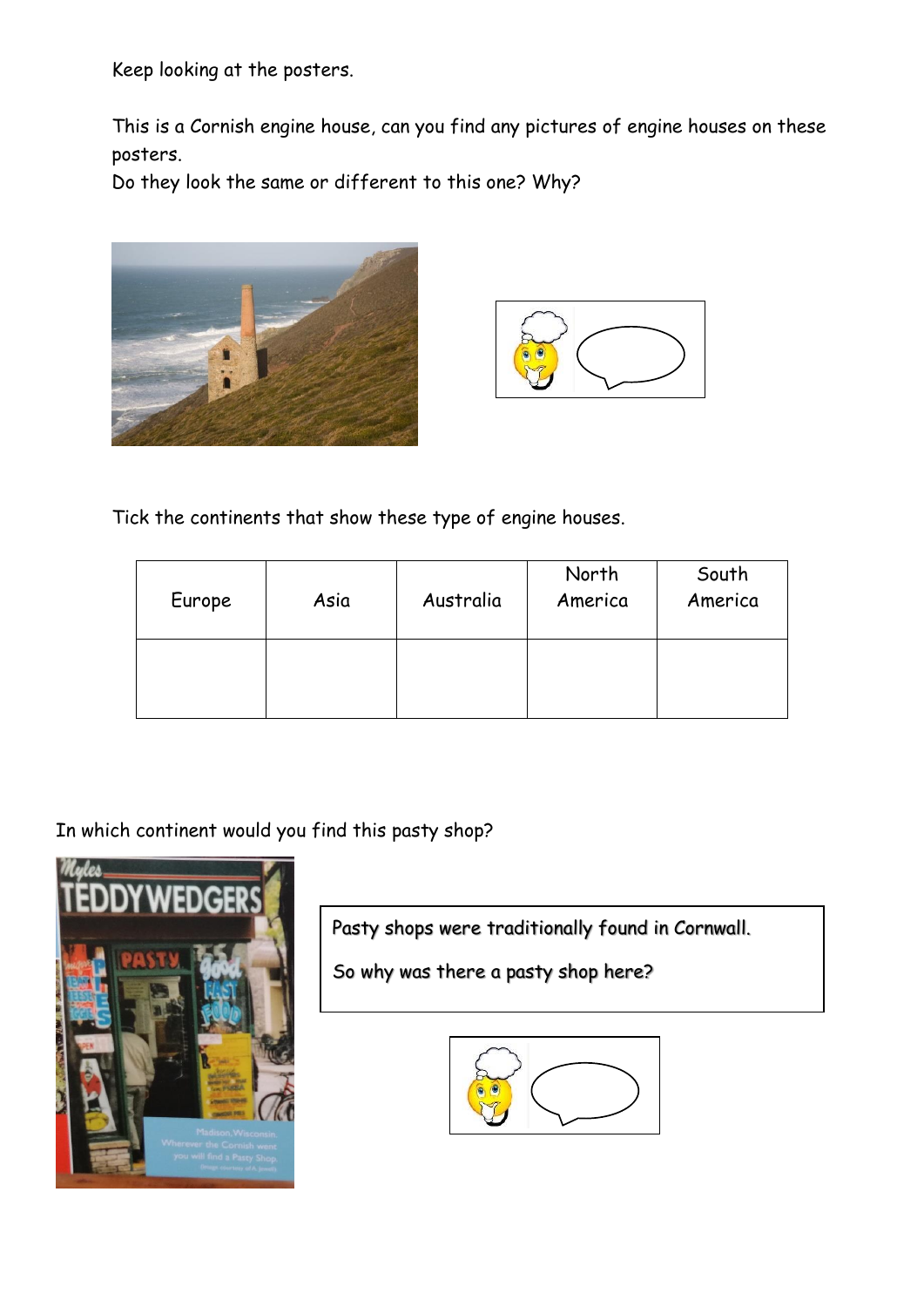### How do you think the miners travelled to these continents?

Here are some clues



Now you can look around the rest of the outdoor area.

Can you see the bell? What was it used for?







What is this?

What was it used for?

Why did mines need one of these engines?

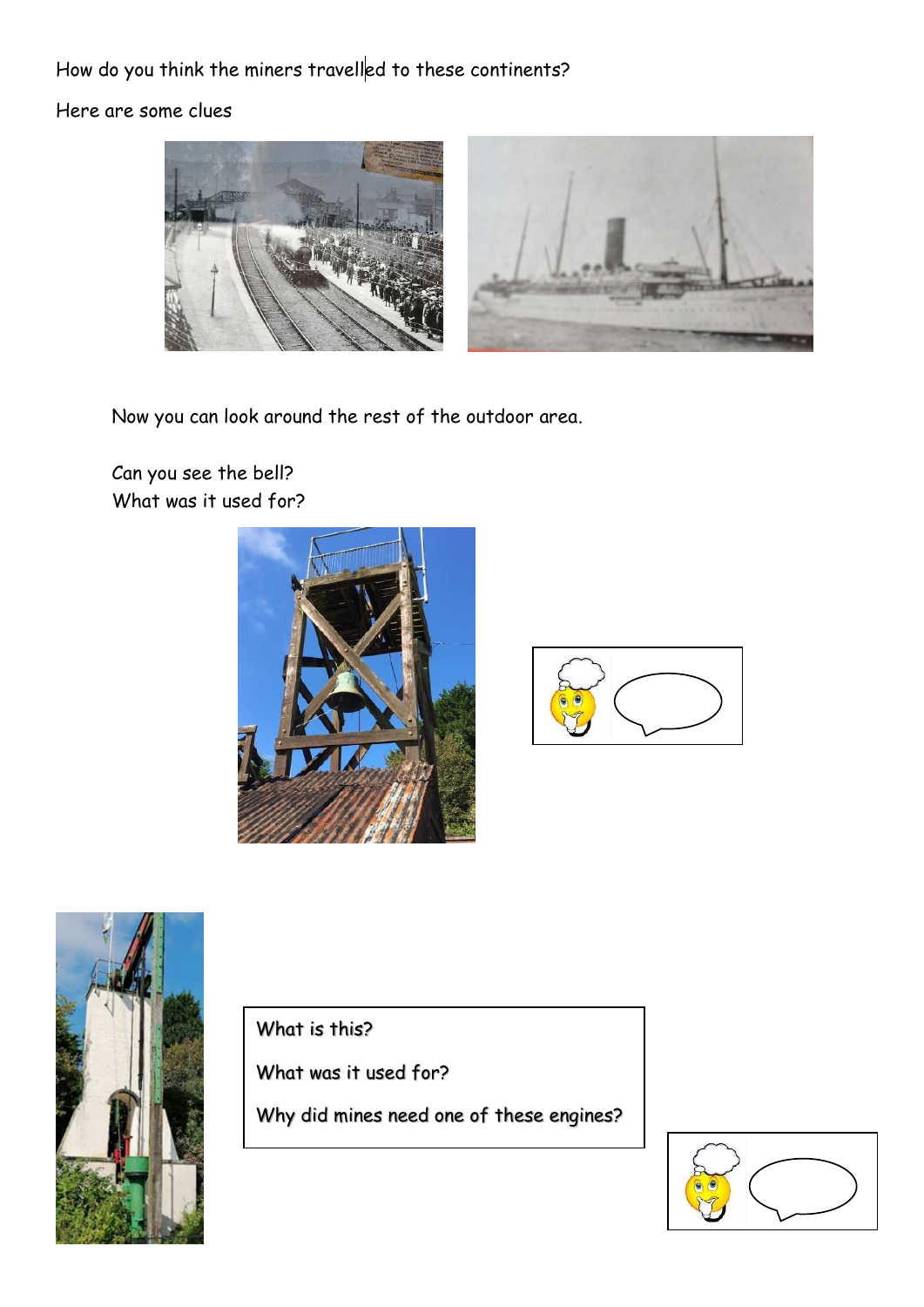#### I spy …

#### Can you find these different engines?



Can you see anymore?

Now look more closely at each engine.

Can you see how it might have worked?

What materials are the engines made from? I wonder why?



Lots of the engines use wheels and cylinders. Look closely for the different shapes you can see in the engines. Count them and make a tally below.